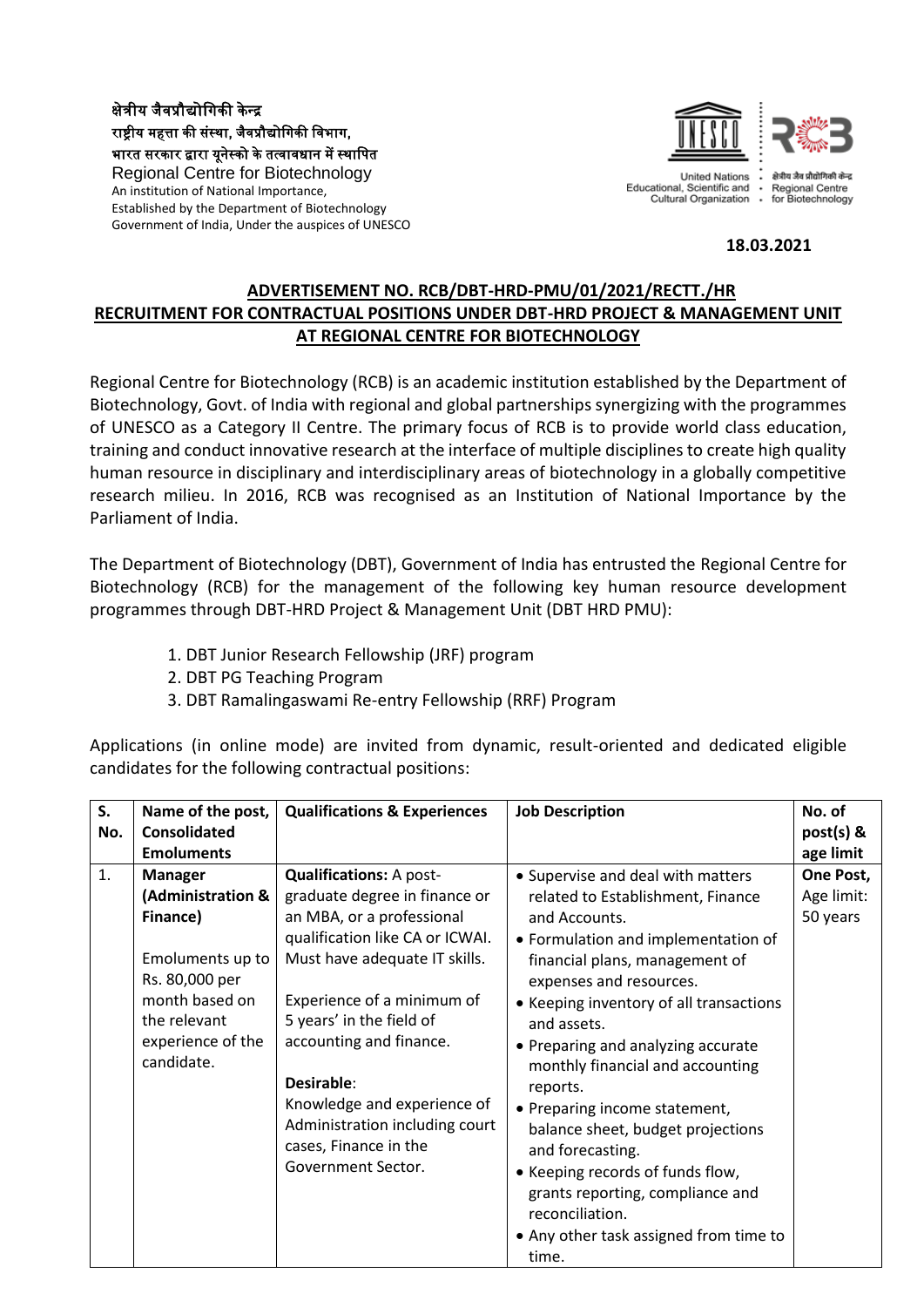| 2. | <b>Systems Analyst</b><br>Emoluments<br>Rs. 60,000 per<br>month based on<br>the relevant<br>experience of the<br>candidate.                                                           | First class M. Tech/ B. Tech/<br>MSc/MCA degree in Computer<br>Science / Information<br>Technology.<br>Experience of 3 years with<br>M. Tech or 5 years with<br>B. Tech/ MSc/MCA degree in<br>the area of software<br>development relating to<br>modern database technologies<br>or network management | • Providing IT support for managing<br>the online application system.<br>• Monitoring the development and<br>functioning of website portal for<br>various schemes.<br>• Creation of applicant dashboard.<br>• Maintenance of databases.<br>• Installation & maintenance of MIS/<br>financial package.<br>• Ensuring trouble free online<br>interaction with the awardees and<br>various agencies involved.<br>• Any other task assigned from time<br>to time. | One Post,<br>Age limit:<br>40 years              |
|----|---------------------------------------------------------------------------------------------------------------------------------------------------------------------------------------|--------------------------------------------------------------------------------------------------------------------------------------------------------------------------------------------------------------------------------------------------------------------------------------------------------|---------------------------------------------------------------------------------------------------------------------------------------------------------------------------------------------------------------------------------------------------------------------------------------------------------------------------------------------------------------------------------------------------------------------------------------------------------------|--------------------------------------------------|
| 3. | <b>Accounts</b><br><b>Assistant</b><br>Emoluments up to<br>Rs. 30,000 per<br>month based on<br>the relevant<br>experience of the<br>candidate.                                        | B. Com/BBA degree with 3<br>years experience in accounts<br>and finance in a reputed<br>organization.<br>Must have adequate IT skills.                                                                                                                                                                 | • Entry of budget and expenditure<br>details in the Accounting software.<br>• Preparing the expenditure<br>statement.<br>• Processing the claims/ bills/<br>vouchers.<br>• Any other task assigned from time<br>to time.                                                                                                                                                                                                                                      | <b>Three</b><br>Posts,<br>Age limit:<br>35 Years |
| 4. | <b>Data Entry</b><br>Operator<br>Emoluments<br>Rs. 30,000 per<br>month based on<br>the relevant<br>experience of the<br>candidate.                                                    | Graduate degree with diploma<br>in IT/Computers.<br>3 years' experience in data<br>entry operations.                                                                                                                                                                                                   | • Entries into the MIS Software with<br>the data as required.<br>• Preparation of letters and email<br>communications.<br>• Drafting meeting notices and<br>assistance in preparation of<br>minutes etc.<br>• Any other task assigned from time<br>to time.                                                                                                                                                                                                   | Two Posts,<br>Age limit:<br>35 Years             |
| 5. | <b>Technical</b><br><b>Assistant (IT &amp;</b><br><b>Support Services)</b><br>Emoluments up to<br>Rs. 30,000 per<br>month based on<br>the relevant<br>experience of the<br>candidate. | Graduate degree in<br>IT/Computer Science.<br>3 years' experience of<br>software and hardware<br>maintenance.                                                                                                                                                                                          | • Ensure upkeep and maintenance of<br>the database.<br>• Assistance in Server maintenance and<br>back-up.<br>• Support to the web portal team.<br>• Any other duties as assigned from<br>time to time.                                                                                                                                                                                                                                                        | One Post,<br>Age limit:<br>35 Years              |
| 6. | <b>Front Office</b><br><b>Assistant</b><br>Emoluments up to<br>Rs. 30,000 per<br>month based on<br>the relevant<br>experience of the<br>candidate.                                    | Graduate with knowledge of<br>the use of computers.<br>3 years' experience in<br>handling office<br>correspondences and front<br>office work/reception.                                                                                                                                                | • To act as first-point communication<br>node for all the telephonic<br>correspondences.<br>• To manage vehicle and meeting<br>coordination requests.<br>• Assist in dispatch of official<br>communications.<br>• To facilitate smooth functioning of<br>administrative activities.<br>• Any other task assigned from time<br>to time.                                                                                                                        | One Post,<br>Age limit:<br>35 Years              |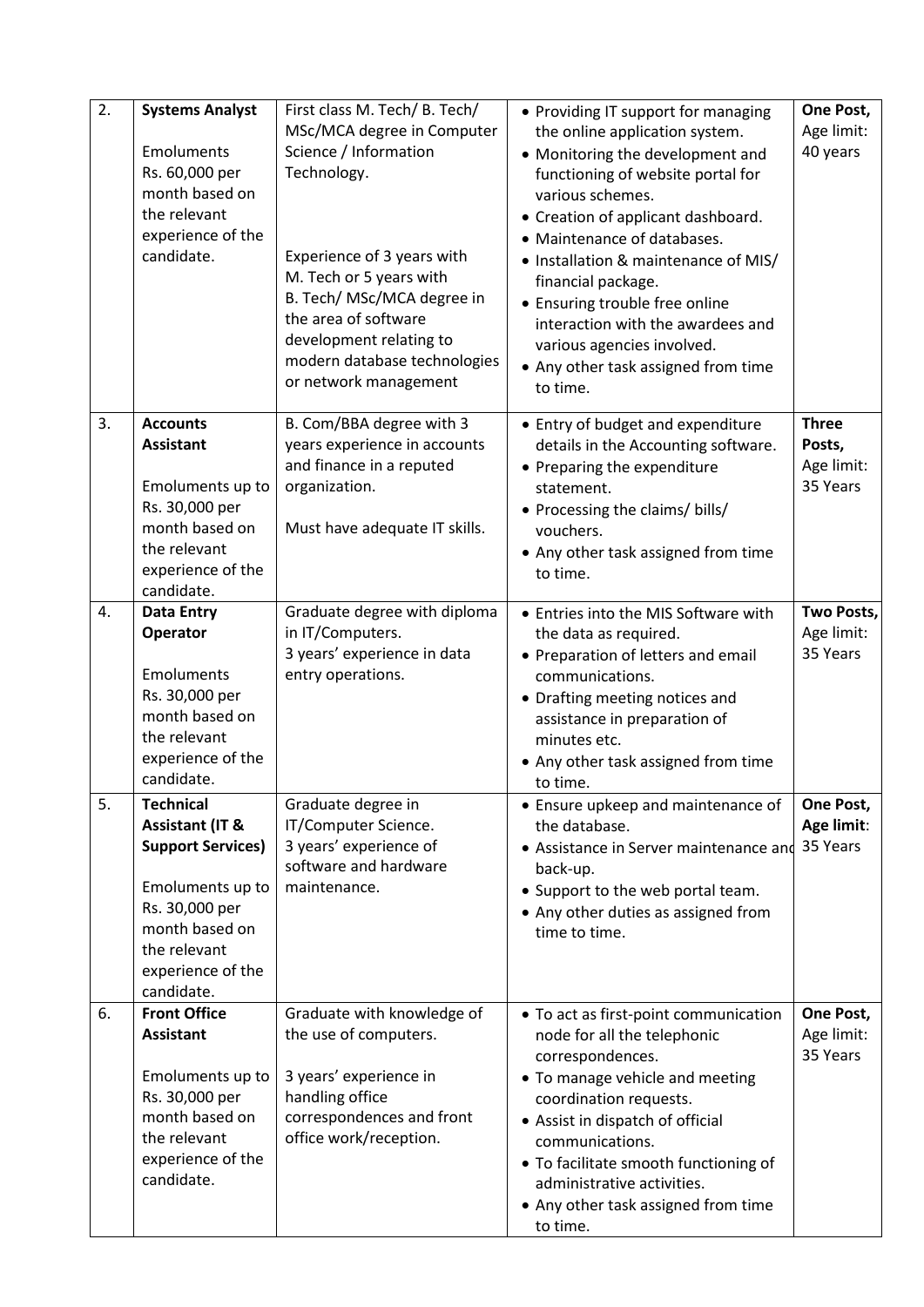| 7. | <b>Secretarial</b>                                                                                      | Graduate with knowledge of                                                                                    | • Assistance in drafting official                                                                                                                                                                       | One Post,  |
|----|---------------------------------------------------------------------------------------------------------|---------------------------------------------------------------------------------------------------------------|---------------------------------------------------------------------------------------------------------------------------------------------------------------------------------------------------------|------------|
|    | <b>Assistant</b>                                                                                        | the use of computers.                                                                                         | communication.                                                                                                                                                                                          | Age limit: |
|    | Emoluments up to<br>Rs. 30,000 per<br>month based on<br>the relevant<br>experience of the<br>candidate. | 3 years' experience in<br>handling correspondences,<br>office management, file work,<br>accounts and finance. | • Recording notes of meetings and<br>preparation of draft minutes.<br>• Managing meeting schedules,<br>appointment calendar of the key<br>personnel.<br>• Any other task assigned from time<br>to time. | 35 Years   |
| 8. |                                                                                                         | Multi-tasking Staff   Holding Class 10 Certificate.                                                           | • Photocopying.                                                                                                                                                                                         | Two Posts, |
|    |                                                                                                         |                                                                                                               | • Dispatch of official                                                                                                                                                                                  | Age limit: |
|    | Emoluments up to                                                                                        |                                                                                                               | communications.                                                                                                                                                                                         | 30 Years   |
|    | Rs. 18,000 per                                                                                          |                                                                                                               | • Assistance in organizing meetings.                                                                                                                                                                    |            |
|    | month based on                                                                                          |                                                                                                               | • Ensure cleanliness of the office                                                                                                                                                                      |            |
|    | the relevant                                                                                            |                                                                                                               | space & equipment.                                                                                                                                                                                      |            |
|    | experience of the                                                                                       |                                                                                                               | • Any other task assigned from time                                                                                                                                                                     |            |
|    | candidate.                                                                                              |                                                                                                               | to time.                                                                                                                                                                                                |            |

The application format is available on our website **www.rcb.res.in.** Interested candidates should fill their applications online with the requisite non-refundable fee of Rs. 1000/- (SC/ST/PH/Women candidates are exempted from payment of fees) **latest by 02.04.2021.** 

Refund of unsuccessful or duplicate transactions may be claimed up to 1 month from the last date of submission of applications, after that no request will be entertained**.** 

## **TERMS AND CONDITIONS**

- 1. The positions will be on contract, initially till the duration of the project (13.09.2021) which may be extended subject to extension of the project duration and at the discretion of the Competent Authority as per the requirement of the Centre.
- 2. The positions are subject to periodic evaluation of the performance of the incumbent and if, on such evaluation the performance is not found to be satisfactory, the contract will be terminated with one-month notice.
- 3. The appointment will be on full-time basis and he/she will not be permitted to take up any other assignment during the period of contract. The contract may be terminated by either party by giving one-month advance notice in writing.
- 4. The consolidated emoluments shown above are only indicative and shall be decided by the selection committee for the selected candidate based on his/her relevant experience and qualification. No other perks or allowances are admissible.
- 5. The incumbent will be required to conform to the rules and regulations of RCB in force from time to time and follow the discipline rules of the Centre failing which the contract may be withdrawn at any point of time.
- 6. The incumbent will not be considered to be a permanent employee of the Center and conferment of this contract will not imply any assurance or guarantee for regular employment in the Centre. The incumbent shall not claim for regularization or absorption in the Centre. However, the incumbent may apply for the advertised posts subject to meeting eligibility criteria for the post and as per institutional policy.